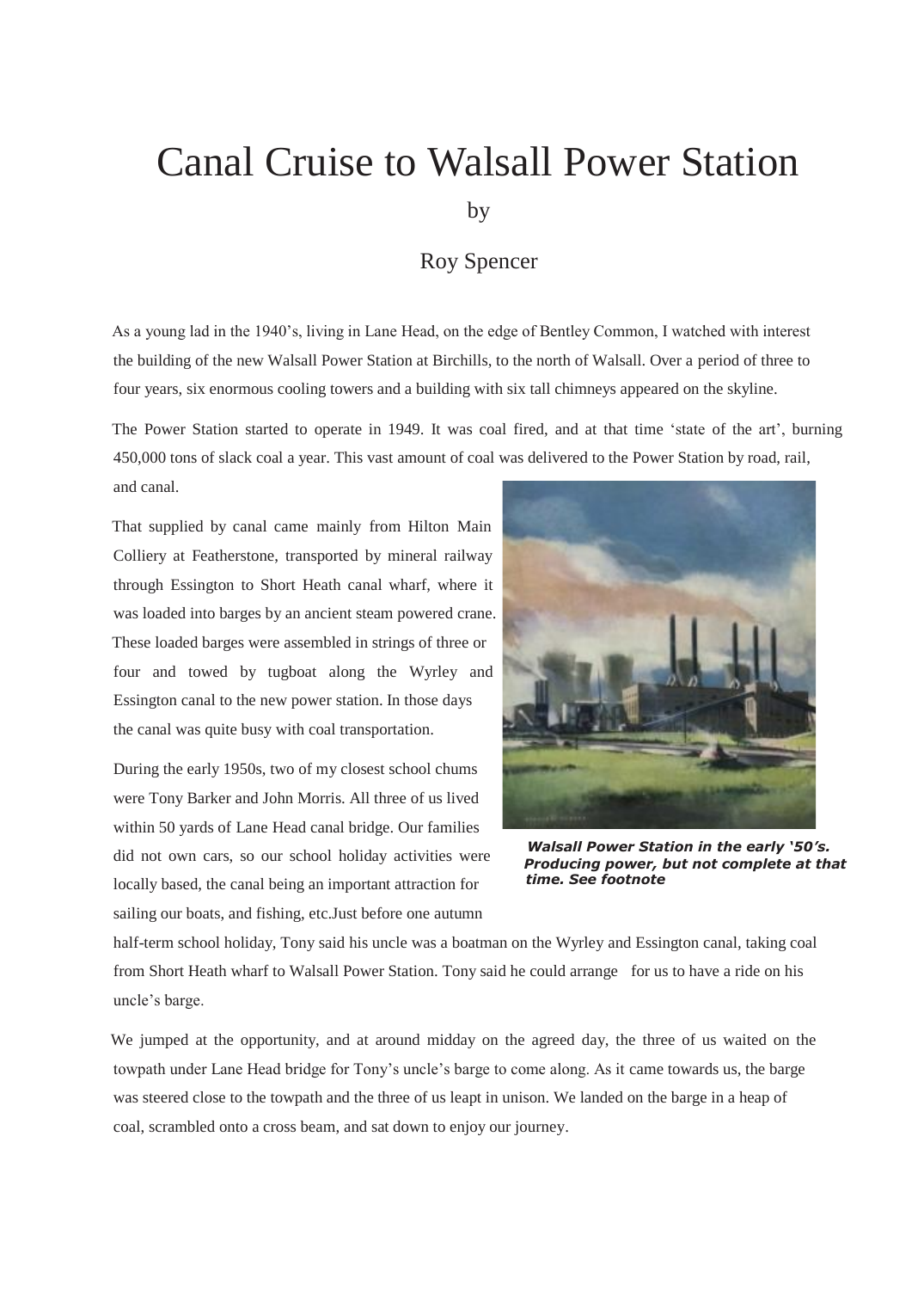As we left Lane Head the landscape was quite rural. We passed gardens and fields, and then Rough Wood, to the east of Short Heath and now a nature reserve. On this stretch of canal were several disused basins, used to load coal from small local mines many years ago. These old canal basins had long been reclaimed by nature, and had become havens for aquatic plants and interesting wildlife, adding much to the pleasant aspect of this stretch of the canal.

After about three quarters of a mile we reached Oily Goughs fishing pools, a favourite spot where we fished for perch, now also a nature reserve. Oily Gough was a well-known local 'character' who worked as an agent for an oil company supplying factories and garages. Regarded as being somewhat eccentric, he lived in a remote timber-built house which was painted in black and white stripes, approached via a very long drive. His home was affectionately known as 'Humbug Hall'. The house was surrounded by empty rusting oil drums!

In a short while we reached Sneyd canal junction. From here the disused Wyrley Branch canal ran northwards to the coal mines around Landywood and Wyrley.

We turned right, passing the canal maintenance workshops, and gradually the landscape became more industrial. We saw the Bloxwich Zinc Smelting company and Hatherton Foundry (both surrounded by grey slag heaps), and Talbot Stead Tube Mills. In due course we arrived at Birchills canal junction. Here we carried straight on onto the Walsall branch and within a few minutes arrived at our destination, Walsall Power Station.

The loaded barges were detached from the tugboat and moored, prior to being moved into the power station basin for unloading. From there the coal was transferred by conveyor into the storage hopper to feed the boilers.

Having disembarked onto the towpath, the three of us waited whilst the tugboat was turned around and a string of now empty barges attached ready for the return journey. We clambered aboard the last barge and were on our way.

It was late afternoon as we chugged our way back along the canal. By the time we reached Sneyd junction it was dark, cold, and had started to rain.

Our boatman suggested we should go into the small cabin on the stern of the barge, and this we readily agreed to do.

The cabin was about five feet square, with a rough wooden seat along each side. In the centre of the floor was a fire-can made from a small oil drum with holes punched in it, full of burning coal. There was no chimney, only a hole in the cabin roof where a chimney had once been. As a result, the cabin was full of acrid and dangerous fumes.

Whilst accepting that the atmosphere was rather unpleasant, we did not mind as we were warm and dry.